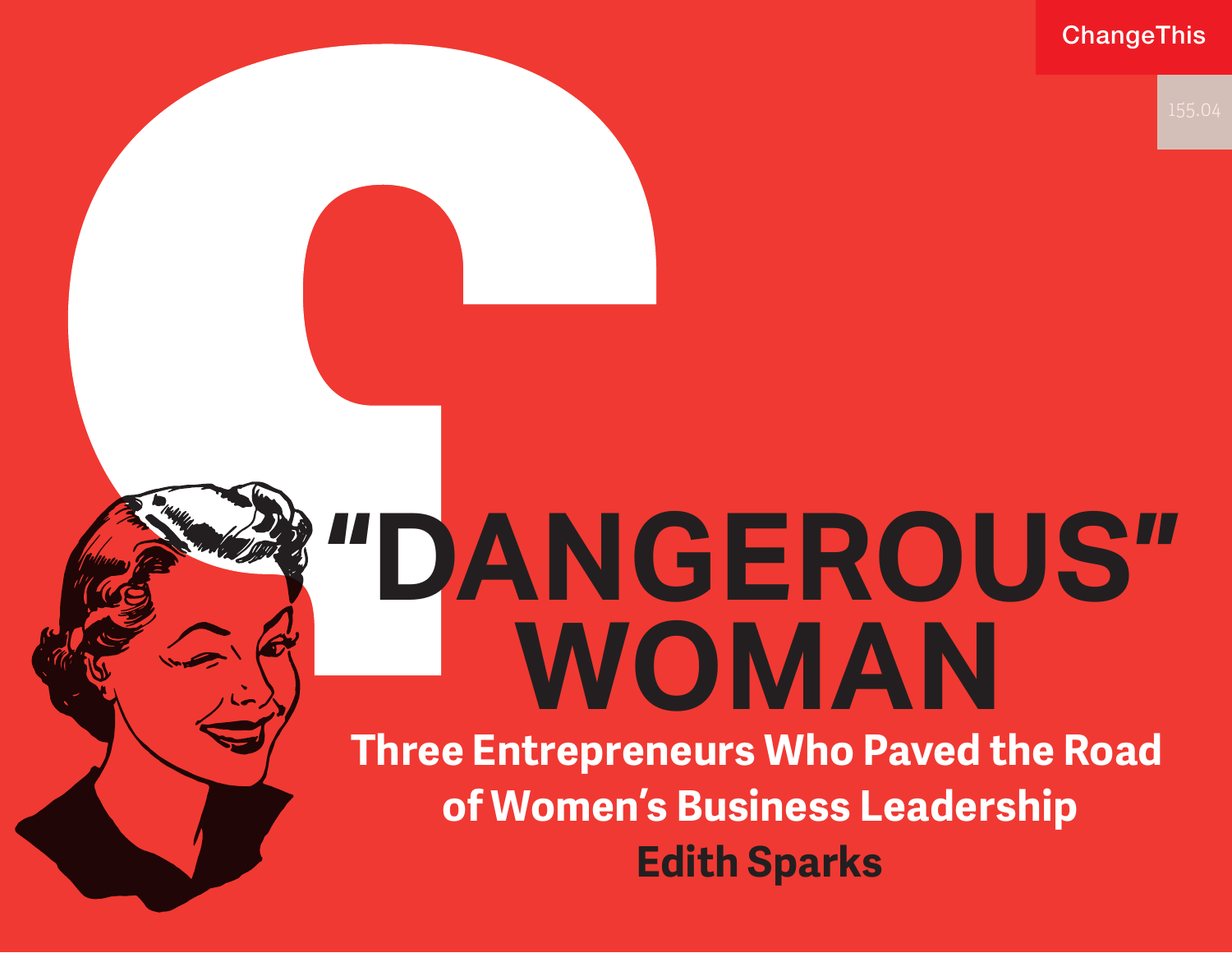## **On 8 August 1959,** the *Saturday Evening Post*

published a sensationalized article about the female chief executive of Beech Aircraft titled "Danger: Boss Lady at Work." In it, the "Boss Lady," Olive Ann Beech, was caricatured as autocratic and austere, insecure yet self-righteous, and the author warned readers—as the title suggested—to beware. Reportedly, more than one businessman had declared, "I'm scared of that woman!" But according to the article, Beech herself was undaunted. "I never concerned myself with what people thought of me," she stated. "If I had, I'd have been pretty mousy."1

The idea that a "boss lady" at work was dangerous tells us a great deal about the historical context in which female business executives led and the obstacles they faced in the midtwentieth century. Alarms about a crisis in American masculinity were de rigueur in popular magazines in the 1950s, and social commentators were quick to connect the problem to women. One result was a pronounced current in American popular culture of the 1950s that endeavored to prop up men at the expense of women and to demonize women who in their success appeared to embody an assault on men.2 From this viewpoint, women leaders who played a dominant role in American business were dangerous.

To become a "boss lady" in the middle of the twentieth century was to fly in the face of a popular set of ideas about the proper roles for men and women in the business world. The commonly used term "office girl" infantilized women at precisely the moment when a small but impactful group of female executives, including Olive Ann Beech, rose to the upper echelons of the business world. In contrast to the legions of female clerical workers who supported the business world—nearly one in three working women in the United States were employed in clerical jobs by 1960—the women who led businesses in the middle of the twentieth century were transgressors whose very presence seemed a threat to those anxious to preserve men's power.3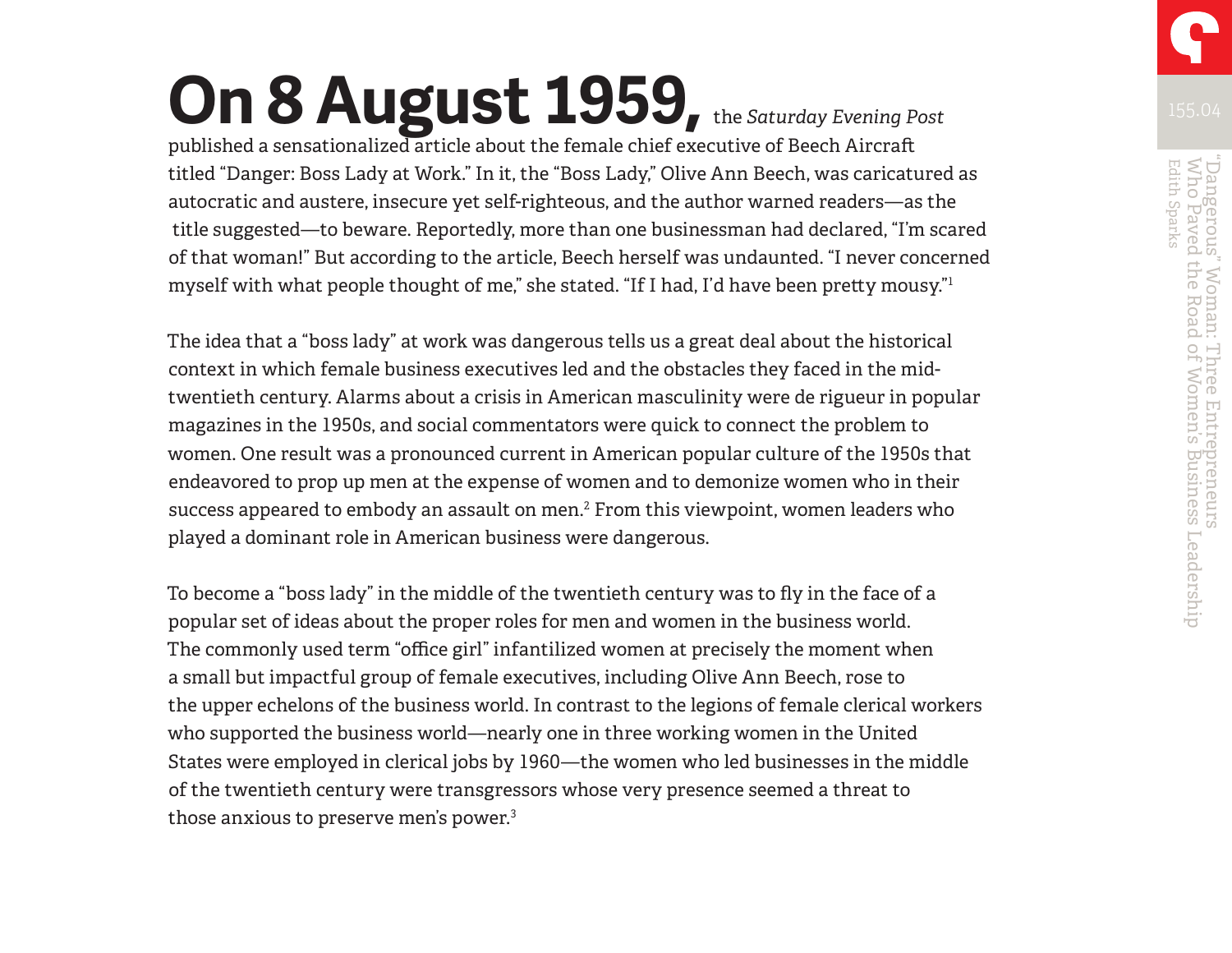The notion that mid-twentieth-century female business leaders were dangerous helps us to imagine what the path to the top of corporate America looked like for women—that is, how women such as Olive Ann Beech experienced it. Clearly, they could not afford to worry about such negative labels, for, as the *Saturday Evening Post* quote from Beech suggests, criticism was commonplace for women business leaders at this time and would have proved a formidable deterrent if they had not dismissed it. But even with such resolve, female executives faced the inherent challenge of figuring out how to navigate a business world that viewed them as fundamentally different simply because they were women. They were outsiders. To succeed, they needed to find a path into a professional world deeply ingrained with male privilege and steeped in rigid gender conventions that shaped both obstacles and opportunities. They needed to become the "boss lady," to inhabit both parts of that label and all that it implied.

To become a "boss lady" in the middle of the twentieth century was to fly in the face of a popular set of ideas about the proper roles for men and women in the business world.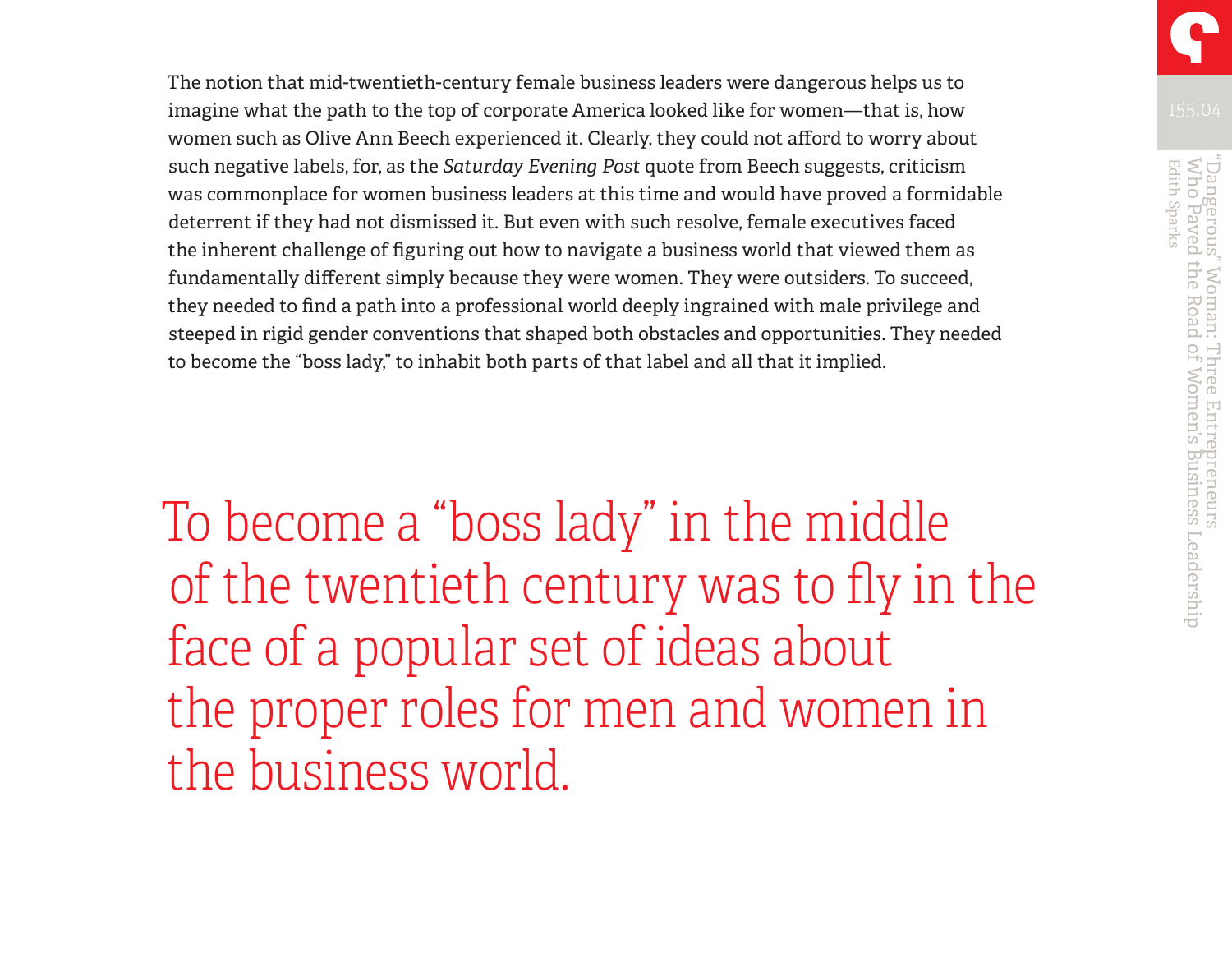My book, *Boss Lady*, takes up their stories—in particular, the history of three women entrepreneurs who traveled to the top of the corporate world by building successful big businesses in the mid-twentieth century. Tillie Lewis, who founded Flotill Products, Inc. in Stockton, California in 1934 as a tomato canning company, ultimately canned several fruits and vegetables and other foods (including Hormel chili) as well as C-rations for the military, and created one of the nation's first saccharine-based diet-food lines. By 1966, Tillie Lewis Foods, as it was renamed, had grown into a multimillion-dollar, publicly traded company and was purchased by the Ogden Corporation. Olive Ann Beech cofounded Beech Aircraft in Wichita, Kansas, with her aviator husband Walter Beech in 1932 but from the start took charge of the administrative side of the business. The company built training aircraft and eventually target missiles and cryogenic space equipment for the government and developed popular personal and commercial aircraft, pioneering instructional and purchasing programs that helped to expand private airplane ownership in the United States. When her husband was seriously impaired by an illness in 1940, Olive Ann stepped in to oversee company leadership, and when he died in 1950, she took over the company presidency, moving eventually to board chair, a position she held even after the sale of the company to Raytheon in 1979. Margaret Rudkin founded Pepperidge Farm in Southport, Connecticut, in 1937 when demand for the health-oriented bread she made with stone-ground whole-wheat flour expanded from her doctor and his patients to local retailers and customers, eventually reaching national distribution. The company extended its product line to include a variety of "high-end" bakery products including rolls, white sandwich bread, stuffing, European-style cookies, and frozen pastries as well as the ever-popular fish-shaped snack crackers called "Goldfish," drawing consumer loyalty as well as the attention of the Campbell Soup Company, which purchased Pepperidge Farm in 1961. All three women were elected and celebrated as the first female corporate board members of the corporations to which they sold their companies. And all three achieved national recognition for their business leadership and remarkable success, embodying the moniker "boss lady" in the press and in their day-to-day lives as business leaders.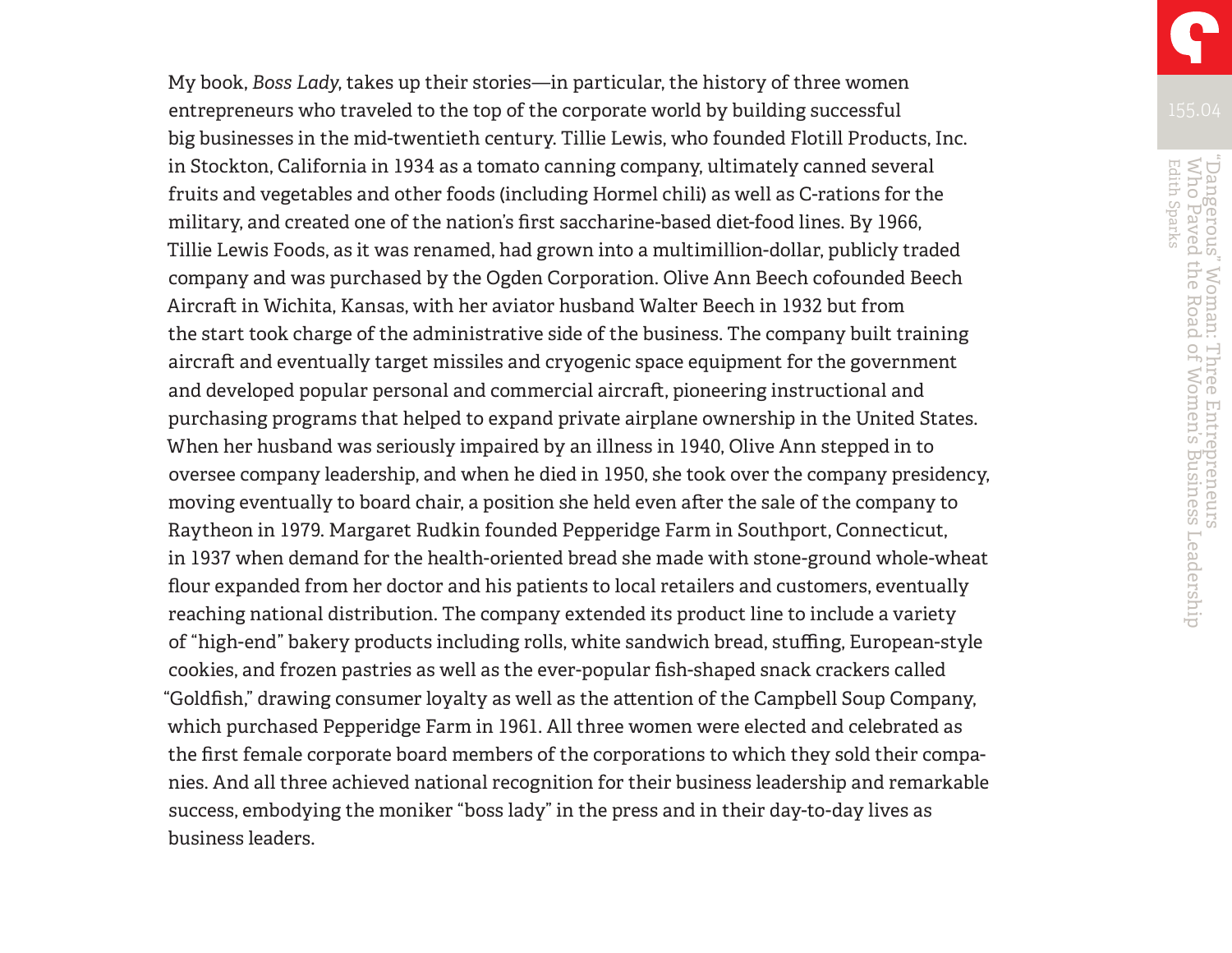For these women, the path to entrepreneurship reflected the narrow set of choices facing them at this time. None of the women attended college (a choice only the most elite women had), and just one of the three obtained a high school diploma, which was still uncommon in the United States at the beginning of the twentieth century.<sup>4</sup> Like many women of their generation, all three opted instead for "business training" (secretarial school) in order to access clerical jobs. This was one of the most reliable points of entry into the business world for unmarried women at the beginning of the twentieth century. Clerical jobs did not launch many women into higher level positions, however. Most stayed in low-level positions, supporting and serving the business needs of male professionals. Lewis, Beech, and Rudkin were unusual in that their secretarial jobs turned into launching pads for business ownership at the highest level. Yet while the business exposure they gained in clerical positions had something to do with this career trajectory, it was not the most important reason for their success. In fact, it was the relationships they formed with men while in those jobs that were the key to their entrepreneurial pathways. Two of the three married their bosses, and the third worked for her husband and other male family members. And, in each case, it was these familial connections and the network of relationships into which they gained admission that opened up entrepreneurial possibilities. This is a long-standing theme in women's history. Connections to successful men provided opportunities and facilitated access to the business world. It was true generally for anyone trying to enter or rise in a professional business environment but was especially important for women trying to enter a corporate world that provided few choices for them and was overwhelmingly male and male-oriented.5

Each of the women operated a business in a sector of the manufacturing industry dominated by male business owners and executives and had to navigate a culture steeped in masculine bravado. Though Olive Ann Beech is the only one who was actually described as "dangerous" in the press, the term's implication—that she was a transgressor in an almost all-male executive business world—describes the experiences of all three women. For while it won't be surprising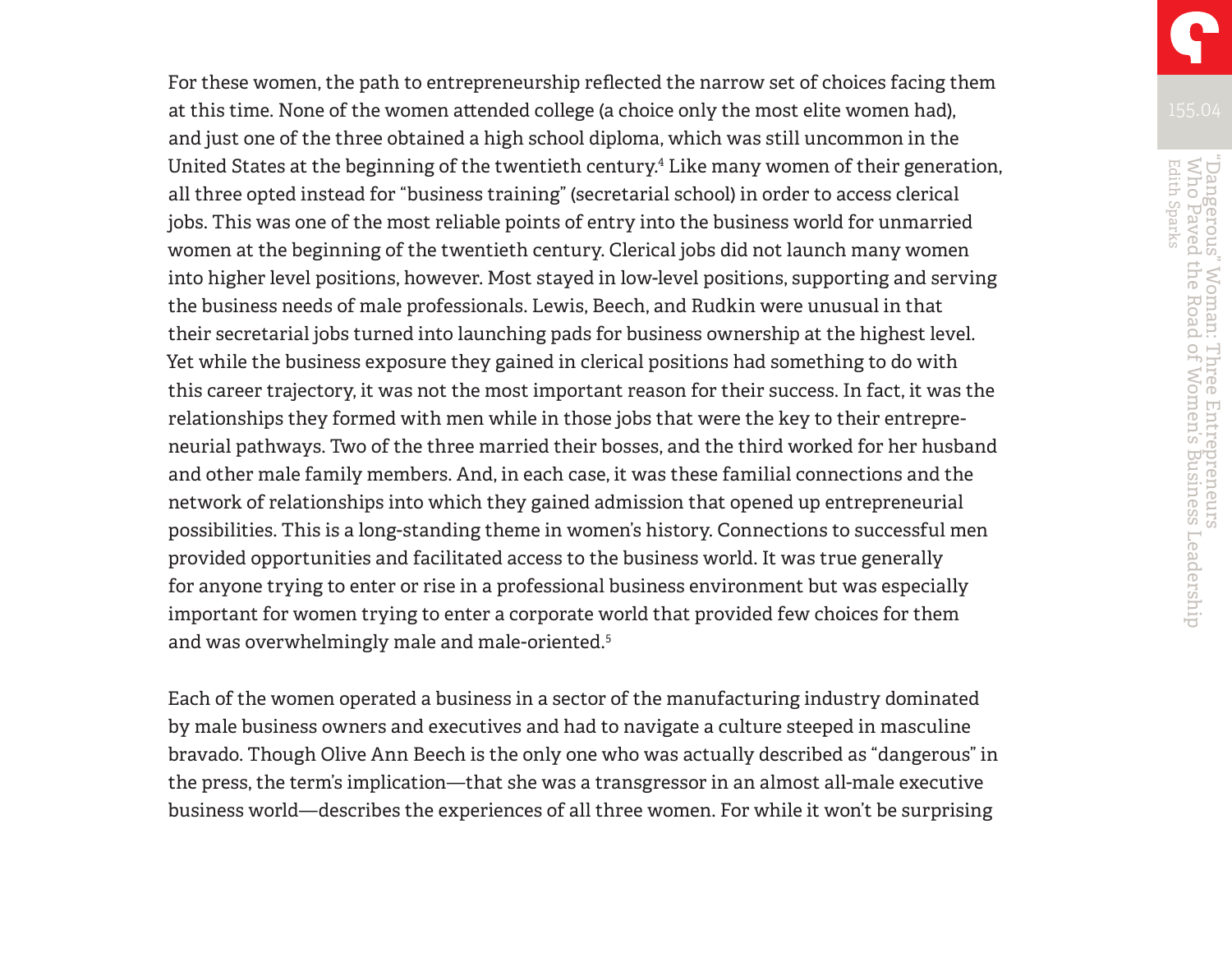to learn that the aircraft industry was trenchantly male-dominated when Beech entered it as a business leader, it may come as a surprise to learn that the food canning and commercial baking industries that Lewis and Rudkin entered were also overwhelmingly filled with male business owners. Though both involved food production, which was a traditionally female form of labor in the home, on a mass scale and in an industrial setting, even these forms of production were masculinized commercial sectors. And for the most part, the men with whom they competed in these industries operated large, established companies. For example, Lewis's canning business operated in an industry where she competed with the likes of food giant Del Monte, a well-established company with nearly two hundred times the volume of sales in the same food category. To succeed in these industrial sectors was to succeed in a man's world on a big scale.

To succeed, they needed to find a path into a professional world deeply ingrained with male privilege and steeped in rigid gender conventions that shaped both obstacles and opportunities. They needed to become the "boss lady," to inhabit both parts of that label and all that it implied.

Edith Sparks Who Paved the Road of Women's Business Leadership "Dangerous" Woman: Three Entrepreneurs

'Dangerous" Woman: Three Entrepreneurs<br>Who Paved the Road of Women's Business Leadership<br>Edith Sparks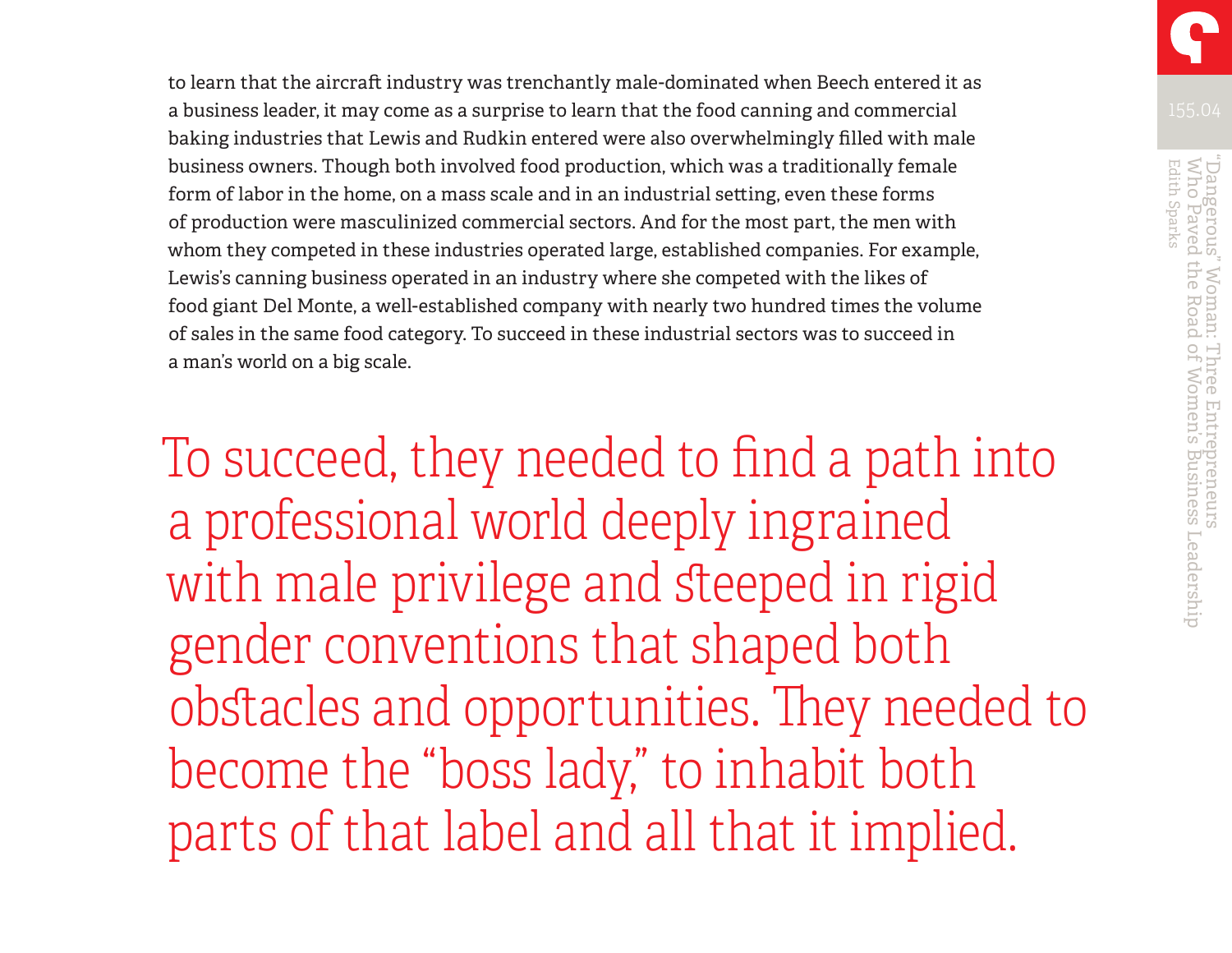Most women business owners shied away from manufacturing sectors like these during the mid-twentieth century because they presented so many challenges. Constituting only 3.3 percent of all woman-owned businesses in one 1954 survey by the Federation of Business and Professional Women's Clubs (BPWC), female entrepreneurs in manufacturing were scarce.<sup>6</sup> Manufacturing was a capital-intensive, high-risk, complex sector. This discouraged women entrepreneurs who had a more difficult time accessing capital and for whom lower-risk investments had a particular appeal. In addition, this was a dynamic period in business history when all entrepreneurs, male and female, faced many ups and downs. For example, all three of the women highlighted in Boss Lady were plagued by the economic dislocations of the depression in the 1930s, when each of the businesses was launched. And each was simultaneously bolstered and hindered by wartime and postwar production, consumption, and economic recovery.

Yet success in the manufacturing sector brought distinct advantages that distinguished the careers of all three women. Whether they produced and distributed canned foods, fresh bread, or aircraft, manufacturing businesses attracted the interest of large corporations looking to acquire or expand areas of production by purchasing smaller established companies. This was in fact a common trend during the 1960s merger spike, in which conglomerate mergers joining previously independent companies were especially high among manufacturing companies.7 The stories of Lewis, Beech, and Rudkin add a new dimension to that history, revealing that the sale of a smaller company to a conglomerate was a strategy that brought all three women wealth as well as seats of power as the first female corporate board members of Ogden, Ratheon, and Campbell Soup—the companies that purchased their businesses. Thus, women could be, and were, agents and actors in the process of conversion to big business.

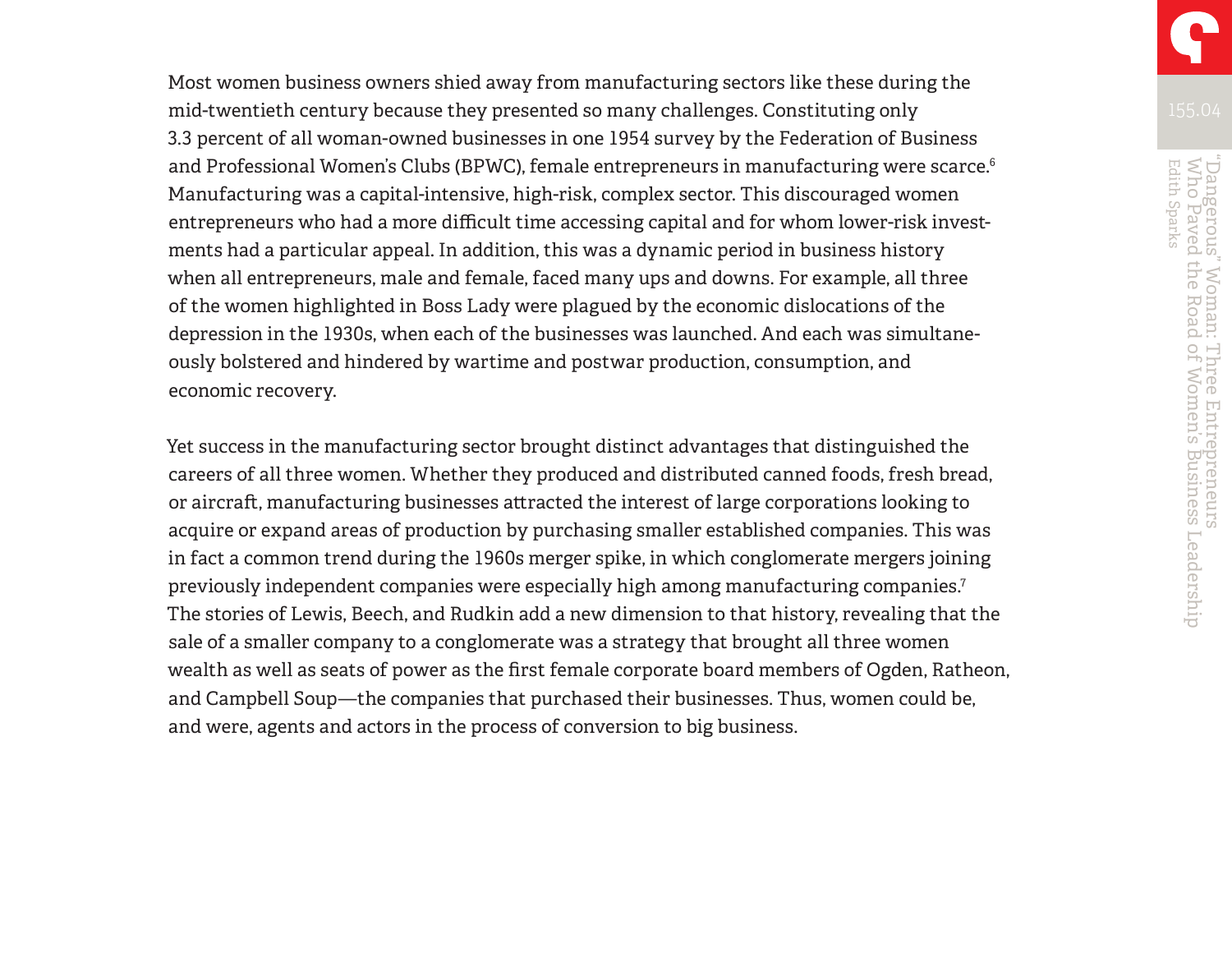Although Lewis, Beech, and Rudkin all operated in an overwhelmingly male business world, they resisted the notion that their stories were remarkable because they were women. Instead, they viewed themselves as remarkable manufacturers whose story was worth telling because they were successful business leaders. By seizing strategic opportunities such as federal government loans and contracts and tax recovery programs—which played a critical role in their business success—these women eked out a place for themselves at the upper echelons of the corporate world. And it was for this business acumen, and not because they were "boss ladies," that they viewed their status as high-profile corporate leaders appropriate. Thus, these women teach us not just about women's outsider status in the business world but also how they got inside, revealing strategies of entrepreneurship about which we have known little before now.

Understanding the stories of Lewis, Beech, and Rudkin is important partly because they help to explain the emergence of the leaders who are the face of female business success today. Working at the helm of large-scale businesses which operated in a national spotlight and national markets, these mid-twentieth-century female executives helped lay the groundwork for the businesswomen of the 1960s, 1970s, and thereafter whom we celebrate today as the forerunners of women's business leadership. If Lewis, Beech, and Rudkin had not *leaned in* during the middle of the twentieth century, then the Sheryl Sandbergs of today would not be gracing the covers of *Fortune* and *Businessweek* in the early twenty-first century. Even though they constituted a very small percentage of women business owners, they helped to groom the path toward leadership for subsequent generations. As they earned industry awards and honors for their success, served their nation on important government advisory committees as "leading women industrialists," garnered national media attention, and built wealth for their shareholders, they helped to chip away at the resistance to women's participation in the business world as leaders. In so doing, they contributed to incremental changes and helped to lay the foundation for later workplace triumphs for women.<sup>8</sup> It was a long road to pave. **a**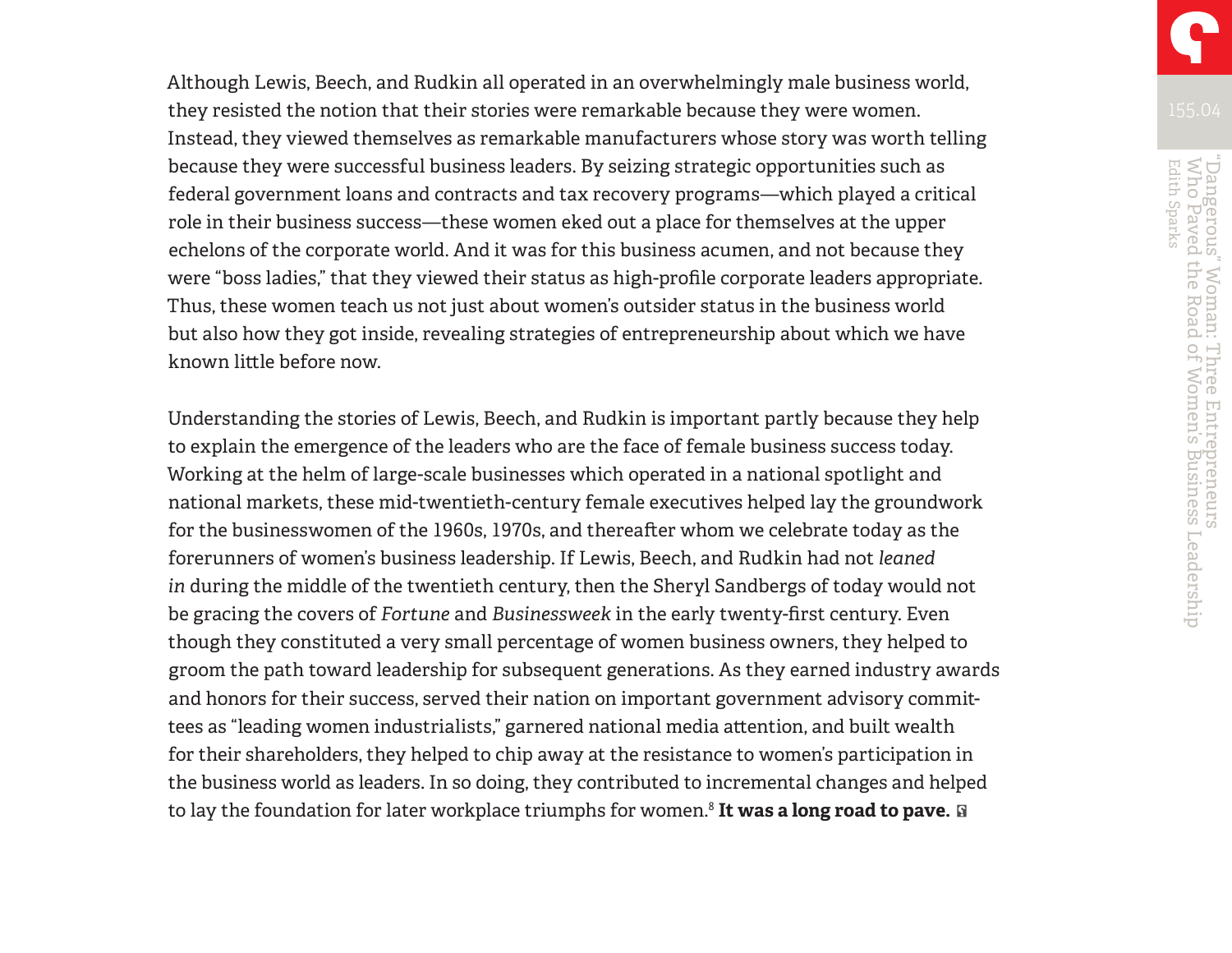1. Peter Wyden, "Danger: Boss Lady at Work," *Saturday Evening Post*, 8 August 1959, 26–27, 85–86. Full issue of magazine in author's possession.

2. Gilbert, *Men in the Middle*, 221. Gilbert complicates the assertion found in so many previous accounts that a crisis in masculinity characterized the 1950s. He argues that this was neither universal nor uniform. Yet whether or not American middle-class men perceived a crisis in their own masculinity, social critics did. David Reisman's The Lonely Crowd (1950) epitomized this perspective.

3. England and Boyer, "Women's Work," 309.

4. Though all three came of age during a period when American high school graduation rates increased rapidly, in 1910 just 9 percent of seventeen-year-olds completed their secondary education. A college education was also uncommon, opening doors for only a wealthy few, and typically was a choice women made in place of marriage (Goldin, "America's Graduation from High School," 347; Goldin, "The Meaning of College." Figures are for the cohort born between 1895 and 1900, per Figure 1 in "America's Graduation from High School," and show that 10 percent of men and women attended college). Lewis was born in 1896, Rudkin in 1897, and Beech in 1904.

5. For the importance of networks and social capital in business success see Laird, *Pull*.

6. For the BPWC study, see Kwolek-Folland, *Incorporating Women*, 159.

7. Blackford, *History of Small Business in America*, 138.

8. Stanley Buder characterizes this role as both "generator and reflector of American values"; see *Capitalizing on Change*. For quote, see http://www.uncpress.unc.edu/ browse/book\_detail?title\_id=1572 (accessed 11 October 2015).